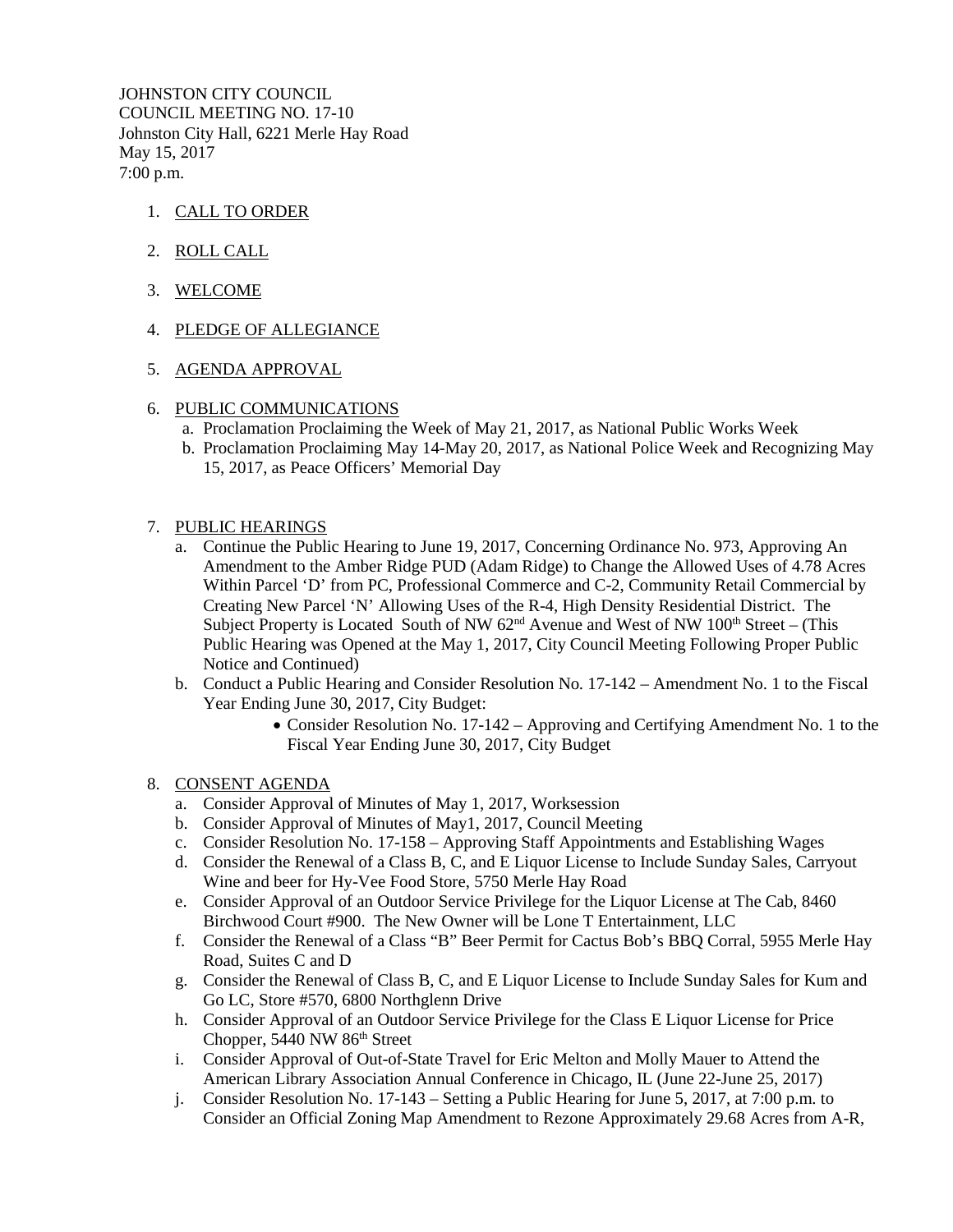Agriculture Reserve Zoning District, to R-1(75), Single Family Residential Zoning District. The Subject Property Address is 10207 NW 80<sup>th</sup> Lane

- k. Consider Authorizing Out-of-State Travel for Adam Plagge to Attend the International Economic Development Council Economic Development Credit Analysis Course in Madison, Wisconsin (May 17-May19, 2017)
- l. Consider Approval of Professional Services Contract with OPN Architects Inc. for a City Hall Space Use Analysis Update
- m. Consider Resolution No. 17-156 Approving Change Order No. 1 Lake Shore Repairs for the Terra Park Project, Phase 4
- n. Consider Resolution No. 17-155 Approving Change Order No. 6 Adjustment to Pendant Light Location and New Thresholds at the Restroom Building for the Terra Park Project, Phase 3
- o. Consider Approval of Partial Pay Request No. 3 to Minturn, Inc., in the Amount of \$89,775.00 for Terra Lake Park Improvements Phase 4
- p. Consider Approval of Pay Request No. 3 to Rochon Corporation of Iowa, Inc. in the Amount of \$19,615.60 for Greenwood Hills, Greenbelt Wetland Mitigation
- q. Consider Resolution No. 17-148 Approval and Certification of Fire Department Eligibility Hiring List Dated May 3, 2017
- r. Consider Resolution No. 17-153 Approving Staff Appointments and Establishing Wages for New Members of the Johnston-Grimes Metropolitan Fire Department
- s. Consider Resolution No. 17-159 Approving the Construction Plans for Hidden Valley Estates Plat 1. The Subject Property is West of NW 100<sup>th</sup> Street and Immediately South of Little Beaver Creek
- t. Consider Approval of Unplanned Purchase of Replacement Patrol Vehicle and Damaged Equipment Due to On-Duty Collision – (Estimate: \$35,024.33)
- u. Consider Resolution No. 17-157 Approving a One-Year Agreement By and Between the City of Des Moines and the City of Johnston for Homeland Security Services
- v. Consider Approval of an Agreement with HR Classroom, an Online Provider for Workplace Training and Compliance
- w. Consider Approval of a 28E Agreement Between the Cities of Urbandale, Grimes, and Johnston for the Operation and Maintenance of the Traffic Signal at the Intersection of NW 54<sup>th</sup> Avenue and NW 100<sup>th</sup> Street
- x. Consider Resolution No.  $17-146$  Releasing Retainage for the NW 60<sup>th</sup> Avenue Improvements (Phase 4A) Merle Hay Road to 667 feet East of Merle Hay Road
- y. Consider the Following for the Johnston Community Fiber Optic System Phase 4:
	- Resolution No. 17-147 Approving Construction Contract and Bond
- z. Consider Resolution No. 17-149 Releasing Retainage for the 86<sup>th</sup> Street Booster Pump Station Improvements
- aa. Consider Resolution No. 17-154 Approving and Adopting a Replacement Cost for Mailboxes to Chapter 142 as Authorized by Johnston City Code
- bb. Consider Re-Roofing of Buildings No. 2 and No. 6 Located at Johnston Public Works (Low Bid of \$47,870.00)
- cc. Consider Approval of Pay Request No. 3 to Kingston Services in the Amount of \$33,827.65 for Work Completed as of May 4, 2017, on E of Merle Hay Road NW  $57<sup>th</sup>$  Avenue Improvements Project, Phase 2
- dd. Consider Approval of Out-of-State Training for Doug Kueck to Attend IMSA Training In Peoria, Illinois
- ee. Consider Approval of Pay Request No. 23 to Alliance Construction Group in the Amount of  $$14,731.21$  for Work Completed as of May 5, 2017, on the NW 70<sup>th</sup> Avenue Improvements 98<sup>th</sup> Street to West City Limits
- ff. Consider Agreement with Foth Engineering for the School Speed Zone Flashing Beacon Improvements
- gg. Receive and file the following reports:
	- 1. Bank Reconciliation Report April 30, 2017
	- 2. Treasurer's Investment Report April 30, 2017